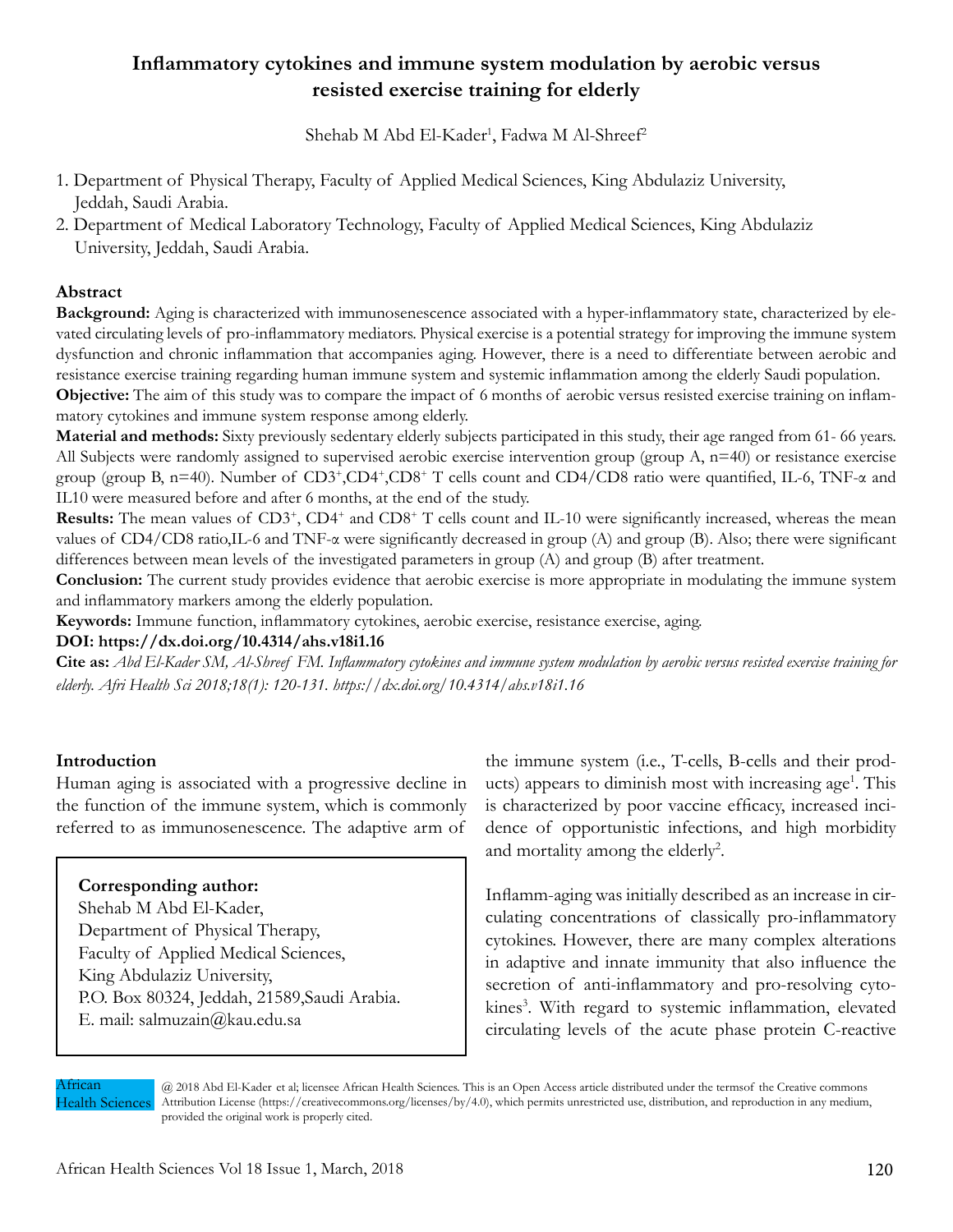protein (CRP) and cytokines, such as tumor necrosis factor alpha (TNF-α) and interleukin 6 (IL-6), have been found in elderly individuals<sup>4</sup>. Inflammation is considered to play a role in disease development and prognosis<sup>5</sup>, and high levels of inflammatory markers are associated with an increased risk of development of cardiovascular disease and cancer<sup>6,7</sup>.

Regular exercise is associated with decreased incidence of different types of chronic diseases. Part of the protective effect of exercise is related to changes in immune function, which may improve various aspects of wound healing, including macrophage polarization and functional status. Regular exercise has also been documented to be associated with reduced cancer risk and delayed tumor progression<sup>8</sup>. Exercise training interventions in previously sedentary elderly individuals have been shown to enhance T-cell proliferative capacity<sup>9,10</sup>.

Physical exercise is effective in reducing (or ameliorate) the risk of age-associated diseases. In fact, there is evidence supporting the involvement of inflammatory mechanisms with the beneficial effects of physical exercise, such as decrease in age-associated immune senescence<sup>11</sup>, increase in innate immune function<sup>12</sup> and decrease in chronic inflam $mation<sup>13</sup>$ . It has also been reported that exercise training/ physical activity are able to modulate the circulating levels of not only frequently measured cytokines such as IL-6 and TNF-α, but also other less frequently investigated cytokines<sup>14-16</sup>.

Aerobic exercise has been largely employed, but more recently, resistance exercise has been suggested, especially for the elderly population, because of its better effect on the functional capacity to perform activities of daily living regardless of health status<sup>17,18</sup>. Aerobic and resistance exercise training has been recommended as an anti-inflammatory therapy<sup>19-21</sup>. Subsequently, aerobic and resistance exercise have also been suggested to counter immunosenescence<sup>22-24</sup>. some research on aerobic exercise training has suggested improvements in the immune system for elderly subjects<sup>25-27</sup> and others find effects of

resistance training on the immune parameters of healthy elderly subjects<sup>28,29</sup>. However, published data is still controversial as resistance exercise training has failed to affect immune function in the elderly<sup>20,30</sup>.

As there is limitation in studies reporting the differences between the benefits of aerobic and resistance exercises on immune system response and systemic inflammation among elderly Saudi subjects. The aim of this study was to compare the impact of 6 months of aerobic versus resisted exercise training on inflammatory cytokines and immune system response among Saudi elderly.

# **Patients and methods Subjects**

Sixty sedentary Saudi elderly volunteers; their age ranged from 61 to 67 years, recruited from the community. They were considered sedentary if they had not performed exercise of 15 minutes duration more than 2 times per week for the previous 6 months. Subjects were excluded if they smoked, if they were taking any medications (i.e. aspirin, anti-inflammatory drugs, anti-depressants) known to affect immune function, if they had any recent (less than 3 months) surgery, infection, or vaccination, or if they reported a previous history of cancer, arthritis, or immune disorders. All subjects were cleared for participation by their personal physician, reported willingness to be randomly assigned to treatment conditions, and agreed not to participate in exercise outside the study. No attempts were made to control dietary intake. Subjects were randomized to either an aerobic exercise intervention group (group A) or resistance exercise intervention group (group B). Both groups participated in the exercise intervention conducted 3 times per week for 6 months (starting in April–June and ending in October–December). Exercise sessions were supervised and monitored by trained exercise specialists. The CONSORT diagram outlining the details of the screening, run-in and randomization phases of the study and reasons for participant exclusion is illustrated in figure (1). Informed consent was obtained from all participants. This study was approved by the Scientific Research Ethical Committee, Faculty of Applied Medical Sciences at King Abdulaziz University.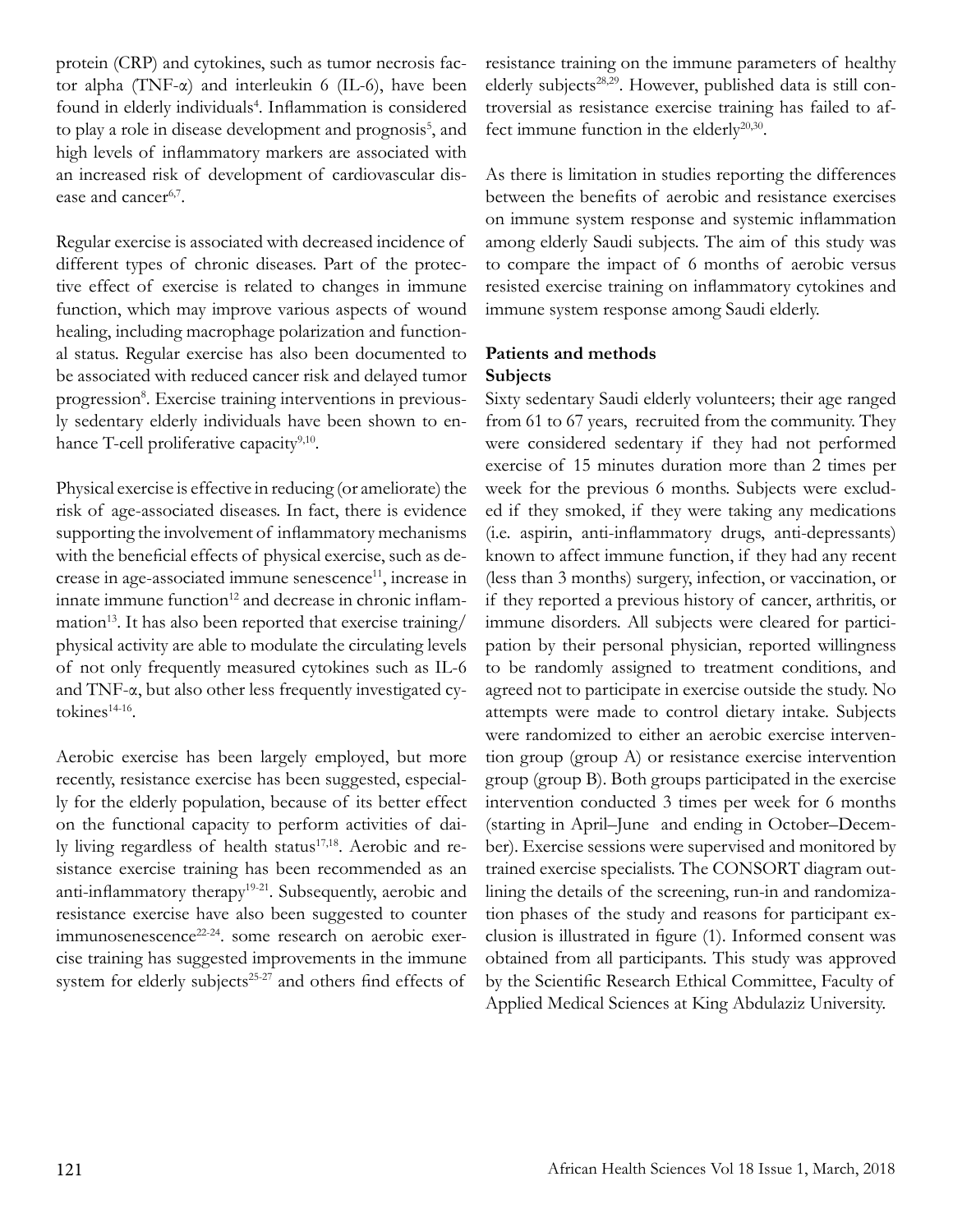

**Figure (1):Subjects screening and recruitment CONSORT diagram.**

# **Measurements**

Laboratory analysis was performed by independent assessors who were blinded to group assignment and not involved in the routine treatment of the patients, however the following measurements were taken before the study and after 6 months at the end of the study:

**A. Inflammatory cytokines:** Blood samples were drained from the antecubital vein after a 12-hour fasting, the blood samples were centrifuged at  $+ 4 °C (1000 = g$  for 10 min). Interleukin-6 (IL-6) and Interleukin-10(IL-10) levels were analyzed by "Immulite 2000"immunassay analyzer (Siemens Healthcare Diagnostics, Deerfield, USA). However, tumor necrosis factor-alpha (TNF-α) was measured by ELISA kits (ELX 50) in addition to ELISA microplate reader (ELX 808; BioTek Instruments, USA).

**B. Flow cytometry analysis:** The human leukocyte differentiation antigens CD3, CD4 and CD8 (Beckman Coulter, Marseille, France) Five microliters of appropriate monoclonal antibody was added to  $50 \mu L$  of a wholeblood sample and incubated for 15 minutes at room temperature. Thereafter, the erythrocytes were lysed with 125 µL of a lysing solution, OptiLyse C, for 10 minutes. The reaction was stopped by the addition of  $250 \mu L$  phosphate-buffered saline. The samples were analyzed by flow cytometry using Cytomics FC 500 and CXP software (Beckman Coulter).The leukocyte subsets were defined by forward- and side-scatter pattern. The negative control value was determined by a fluorescence background and antibody-nonspecific staining.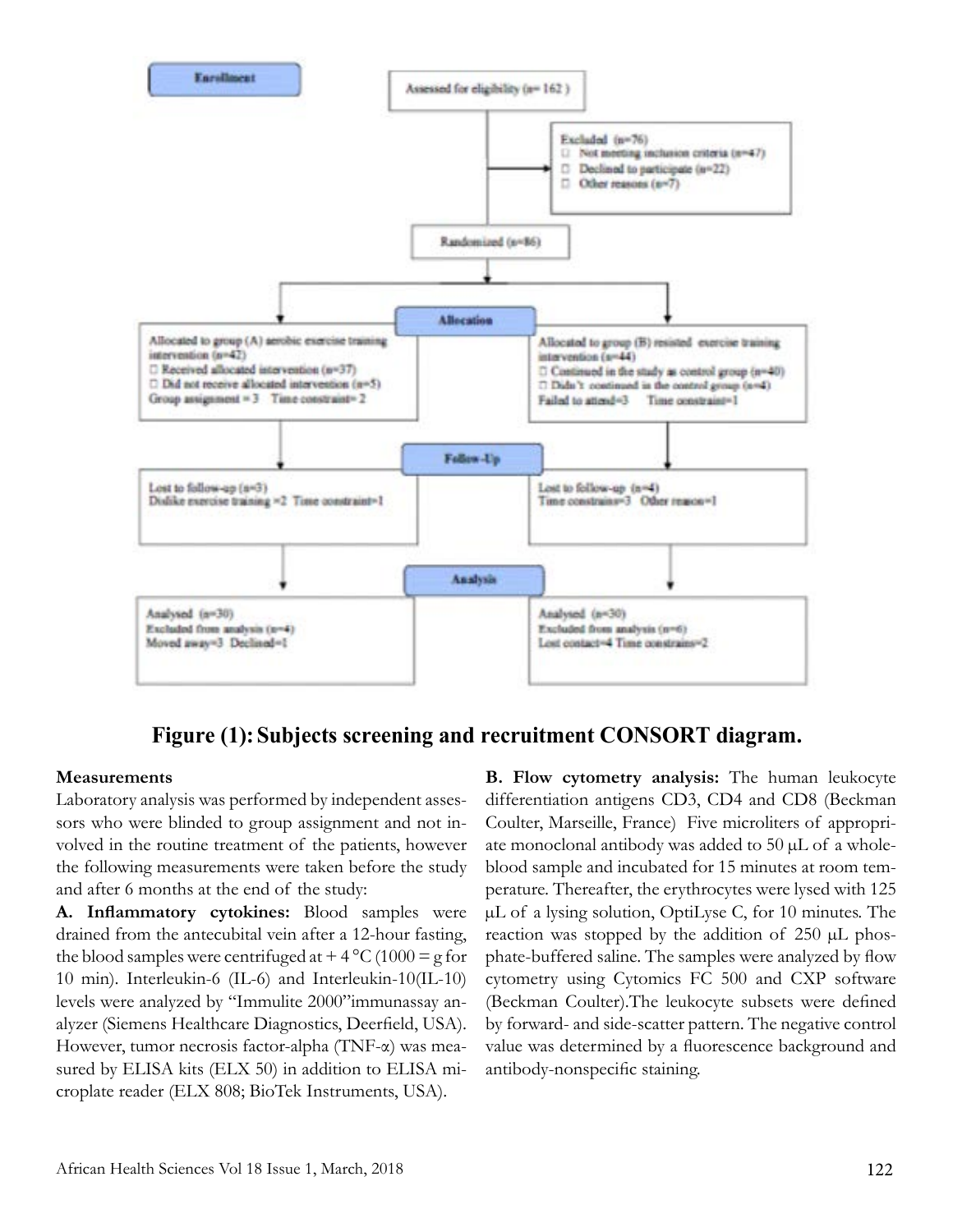#### **Procedures**

**A. Aerobic exercise training program:** Patients in group (A) were submitted to a 40 min aerobic session on a treadmill (the initial, 5-minute warm-up phase performed on the treadmill at a low load, each training session lasted 30 minutes and ended with 5-minute recovery and relaxation phase) either walking or running, based on heart rate, until the target heart rate was reached, according to American College of Sport Medicine guidelines. The program began with 10 min of stretching and was conducted using the maximal heart rate index (HRmax) estimated by: 220-age. First 3 months  $= 60-70\%$  of HRmax, second 3 months = 70–80% of  $HR_{max}^{31}$ .

**B. Resistance exercise training:** Patients in group (B) were submitted to a 40 min session of resistance training. The program began with 10 min of stretching and was conducted with exercises done on nine resistance machines. The resistance machines used were: chest press, bicep curl, triceps extension, lower back, abdominals, leg press, leg curl and leg extension. Subjects performed three sets of 8–12 repetitions, with 60 s of rest between each set. Resistance was increased by five pounds after the subject was able to complete three sets of eight repetitions on three consecutive days. Subjects were trained using between 60 and 80% of their one maximal repetition weight  $(1-RM)^{32}$ .

## **Statistical analysis**

The mean values of the investigated parameters obtained before and after three months in both groups were compared using paired "t" test. Independent "t" test was used for the comparison between the two groups  $(P<0.05)$ .

#### **Results**

The two groups were considered homogeneous regarding the demographic variables (table 1). The mean age of the group (A) was  $66.43 \pm 3.71$  years, and the mean age of group (B) was  $65.96 \pm 3.42$  years. There were no significant differences in age, weight, height, body mass index (BMI), systolic blood pressure, diastolic blood pressure, and maximal heart rate (HRmax) between both groups.

| <b>Characteristic</b>          | Group (A)          | Group (B)          | <b>Significance</b> |
|--------------------------------|--------------------|--------------------|---------------------|
| Age (years)                    | $66.43 \pm 3.71$   | 65.96 ±3.42        | P > 0.05            |
| Weight (kg)                    | $71.15 \pm 6.28$   | $68.22 \pm 7.53$   | P > 0.05            |
| Height (m)                     | $1.67 \pm 0.08$    | $1.70 \pm 0.07$    | P > 0.05            |
| <b>BMI</b> ( $\text{kg/m}^2$ ) | $24.13 \pm 3.64$   | $23.21 \pm 3.12$   | P > 0.05            |
| SBP (mmHg)                     | $131.61 \pm 9.27$  | 129.45±10.33       | P > 0.05            |
| DBP (mmHg)                     | $84.22 \pm 4.31$   | $83.31 \pm 4.61$   | P > 0.05            |
| $HR_{max}(beat/min)$           | $155.58 \pm 10.25$ | $152.91 \pm 11.47$ | P > 0.05            |

# **Table 1: Baseline characteristics of study participants.**

BMI: Body mass index; SBP: Systolic blood pressure; DBP: Diastolic blood pressure; HR<sub>max</sub>: Maximum heart rate.

There was a 32.7% , 31.8% , 32.1%, 21.9%, 33.7% and 24.3% reduction in mean values of TNF-α, IL-6, CD3 count, CD4 count, CD8 count and CD4/CD8 ratio respectively in addition to 28.4% increase in IL-10 of the training group (table 2). While, there was a 3.5%, 3.3%, 4.9%, 2.9%, 3.7% and 3.4% increase in mean values of the same variables and 3.8% increase in IL-10 in the

control group. The mean values of TNF-α, IL-6, CD3 count, CD4 count, CD8 count and CD4/CD8 ratio decreased significantly in addition to significant increase in the mean value of the IL-10 in the training group, however the results of the control group were not significant (table 3). Also, there were significant differences between both groups at the end of the study (table 4).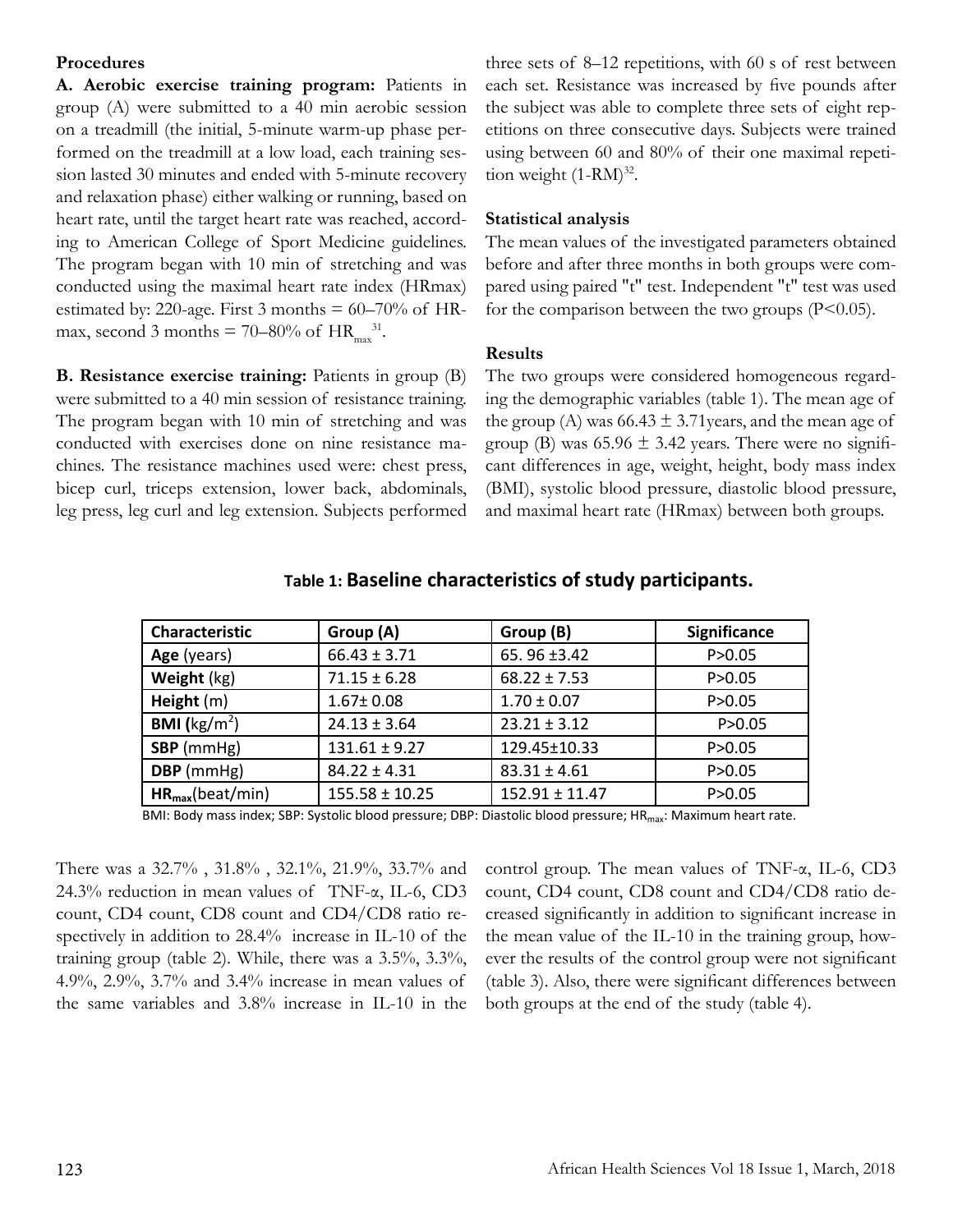# **Table 2: Mean value and significance of TNF-α, IL-6, IL-10, CD3 count, CD4 count, CD8 count and CD4/CD8 ratio in group (A) before and at the end of the study.**

|                              | Mean + SD        |                 | t-    |                     |
|------------------------------|------------------|-----------------|-------|---------------------|
|                              | Pre              | <b>Post</b>     | value | <b>Significance</b> |
| TNF-<br>$\alpha$ (pg/mL)     | $4.77 \pm 1.62*$ | $3.21 \pm 1.34$ | 6.27  | P < 0.05            |
| IL-<br>6(pg/mL)              | $2.58 \pm 0.93*$ | $1.76 \pm 0.81$ | 5.45  | P < 0.05            |
| IL-<br>$10$ (pg/ml)          | $5.94 \pm 1.25$  | $7.63 \pm 1.32$ | 6.91  | P < 0.05            |
| CD3 cell<br>count $(10^9/L)$ | $1.93 \pm 0.87*$ | $1.31 \pm 0.75$ | 5.24  | P < 0.05            |
| CD4 cell<br>count $(10^9/L)$ | $1.41 \pm 0.92*$ | $1.10 \pm 0.78$ | 6.15  | P < 0.05            |
| CD8 cell<br>count $(10^9/L)$ | $0.86 \pm 0.33*$ | $0.57 \pm 0.26$ | 5.14  | P < 0.05            |
| CD4/CD8 ratio                | $1.52 \pm 0.86*$ | $1.15 \pm 0.71$ | 5.23  | P < 0.05            |

TNF-α: tumor necrosis factor – alpha; IL-6: Interleukin-6; IL-10: Interleukin-10; (\*) indicates a significant difference between the two groups, P < 0.05.

# **Table 3: Mean value and significance of TNF-α, IL-6, IL-10, CD3 count, CD4 count, CD8 count and CD4/CD8 ratio in group (B) before and at the end of the study.**

|                  | $Mean + SD$     |                 | t-    |                     |
|------------------|-----------------|-----------------|-------|---------------------|
|                  | <b>Pre</b>      | <b>Post</b>     | value | <b>Significance</b> |
| TNF-             | $4.56 \pm 1.43$ | $4.72 \pm 1.57$ | 0.94  | P > 0.05            |
| $\alpha$ (pg/mL) |                 |                 |       |                     |
| IL-              | $2.40 \pm 0.87$ | $2.48 \pm 0.92$ | 0.76  | P > 0.05            |
| $6$ (pg/mL)      |                 |                 |       |                     |
| IL-              | $6.36 \pm 1.43$ | $6.19 \pm 1.36$ | 1.12  | P > 0.05            |
| $10$ (pg/ml)     |                 |                 |       |                     |
| CD <sub>3</sub>  | $1.82 \pm 0.85$ | $1.91 \pm 0.86$ | 0.82  | P > 0.05            |
| count $(10^9/L)$ |                 |                 |       |                     |
| CD <sub>4</sub>  | $1.35 \pm 0.84$ | $1.39 \pm 0.87$ | 0.65  | P > 0.05            |
| count $(10^9/L)$ |                 |                 |       |                     |
| CD <sub>8</sub>  | $0.81 \pm 0.30$ | $0.84 \pm 0.33$ | 0.71  | P > 0.05            |
| count $(10^9/L)$ |                 |                 |       |                     |
| CD4/CD8 ratio    | $1.48 \pm 0.91$ | $1.53 \pm 0.86$ | 0.88  | P > 0.05            |

TNF-α: tumor necrosis factor – alpha; IL-6: Interleukin-6; IL-10: Interleukin-10.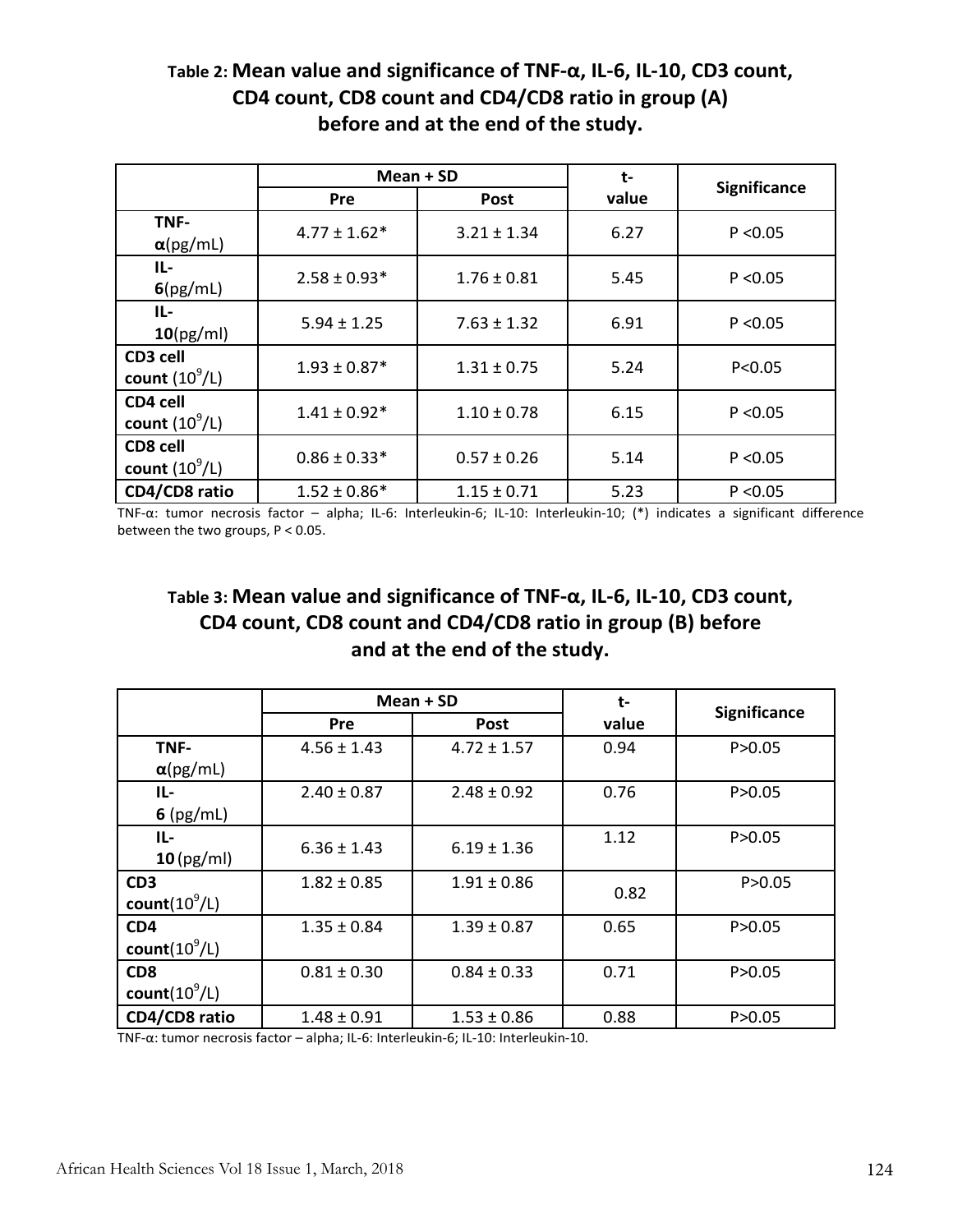# **Table 4: Mean value and significance of TNF-α, IL-6, IL-10, CD3 count, CD4 count, CD8 count and CD4/CD8 ratio in group (A) and group (B) at the end of the study.**

|                  | Mean + SD        |                 | t-    |              |
|------------------|------------------|-----------------|-------|--------------|
|                  | Group (A)        | Group (B)       | value | Significance |
| TNF-             | $4.56 \pm 1.43*$ | $4.72 \pm 1.57$ | 6.71  | P < 0.05     |
| $\alpha$ (pg/mL) |                  |                 |       |              |
| IL-              | $2.40 \pm 0.87*$ | $2.48 \pm 0.92$ | 5.80  | P < 0.05     |
| $6$ (pg/mL)      |                  |                 |       |              |
| IL-              | $6.36 \pm 1.43*$ |                 | 7.23  | P < 0.05     |
| $10$ (pg/ml)     |                  | $6.19 \pm 1.36$ |       |              |
| CD <sub>3</sub>  | $1.82 \pm 0.85*$ | $1.91 \pm 0.86$ | 5.82  | P < 0.05     |
| count $(10^9/L)$ |                  |                 |       |              |
| CD <sub>4</sub>  | $1.35 \pm 0.84*$ | $1.39 \pm 0.87$ | 6.77  | P < 0.05     |
| count $(10^9/L)$ |                  |                 |       |              |
| CD <sub>8</sub>  | $0.81 \pm 0.30*$ | $0.84 \pm 0.33$ | 5.61  | P < 0.05     |
| count $(10^9/L)$ |                  |                 |       |              |
| CD4/CD8 ratio    | $1.48 \pm 0.91*$ | $1.53 \pm 0.86$ | 5.74  | P < 0.05     |

TNF-α: tumor necrosis factor – alpha; IL-6: Interleukin-6; IL-10: Interleukin-10; (\*) indicates a significant difference between the two groups, P < 0.05.

# **Discussion**

With aging, the immune system undergoes a remodeling process termed immunosenescence<sup>33</sup>. There is good evidence corroborating the use of exercise as a strategy to ameliorate physiological age-associated changes as well as an adjuvant strategy in the disease therapy<sup>34</sup>. In general, aerobic exercise has been largely employed, but more recently, resistance exercise has been suggested, especially for the elderly population, because of its better effect on the functional capacity to perform activities of daily living regardless of health status<sup>35,36</sup>. Subsequently, aerobic and resistance exercise have also been suggested to counter immunosenescence<sup>37,38</sup>.

To the best of our knowledge, this is the first comparative study between aerobic and resistance exercises addressing inflammatory and immunological parameters among elderly subjects after 6 months of training. We observed significant increase in values of immune system parameters and significant reduction in values of systemic inflammation markers after 6 months of both aerobic and resistance training in addition there were significant differences between both types of exercise training where aerobic exercise gained more remarkable effects.

The results of this study showed that after six months, the number of lymphocytes cells (CD3, CD4 and CD8) more significantly increased and CD4/CD8 ratio more significantly decreased in group(A) taking aerobic exercises as compared to group(B) taking resisted exercises. Cell numbers are expected to decrease due to aging process. This finding is consistent with other studies, while other contradicting studies have made different observations. As our results agreed with Peeri and colleagues who enrolled 40 healthy aged males in a 6 months aerobic exercise training program and noticed that the number of CD4 and CD8 cells significantly increased after aerobic exercise training along with increased values of  $\rm VO_{2max}^{-39}$ .

Although some research on aerobic exercise training has suggested improvements in the immune system for elderly subjects40-42. There are three randomized prospective trials of exercise and immune function that have been conducted in previously sedentary elderly humans<sup>43-45</sup>. Unfortunately, these studies have included small subject numbers and these were followed up over a short duration (usually 3 months or less). While, Crist et al. found that basal natural killer cell function was 33% higher in seven women who engaged in a 16 week aerobic exer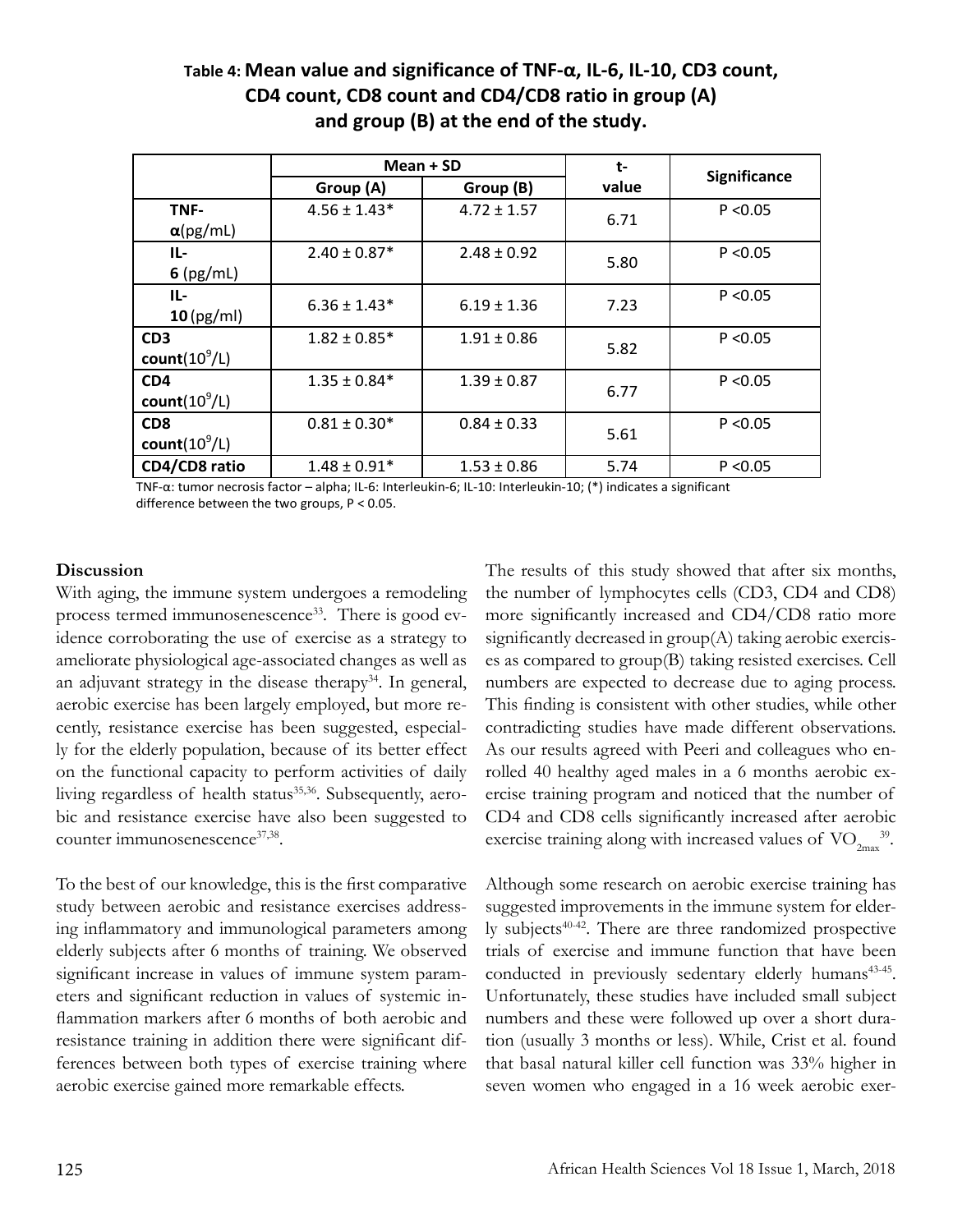cise training program at 50% of heart rate reserve when compared to seven women who did not. However, this finding is difficult to interpret because pre-intervention measures were not taken<sup>43</sup>, where Nieman et al. found that a 3 month moderate aerobic exercise program (60% of heart rate reserve) failed to significantly increase natural killer cell cytotoxicity, T lymphocyte mitogenesis, natural killer cell or T cell subsets in previously sedentary women. These authors suggested that this 3 month period may have been too brief to significantly alter immune function<sup>44</sup>. In addition, Woods et al. also didn't find changes in the cellular immunity parameters such as lymphoproliferative responses and NK cell activity of elderly subjects undergoing 6 months of moderate aerobic exercise training<sup>45</sup>. Kapasi et al. had a small but significant increase in  $CD8^+$  (5%) cells in frail, elderly, nursing home residents after 8 weeks of an aerobic and resistance exercise program that was subsequently lost when evaluated at  $32$  weeks<sup>46</sup>.

On the other hand, the effect of resistance training on immune function in the elderly has been investigated in a limited number of studies. Most of them found that 8–12 weeks of resistance training programs had minimal effects on resting inflammatory, innate, or acquired immune parameters, as assessed by analysis of peripheral blood47-50. However, Raso et al. proved that a 12-month moderate resistance training program increases muscle strength, but it does not change immune phenotypic and functional parameters of 42 healthy sedentary elderly women<sup>51</sup>. Also, McFarlin et al. have shown that resting natural killer cells increases as a result of a vigorous resistance training program in elderly women<sup>52</sup>. Moreover, Miles et al. investigated different intensities of resistance training in young women, and concluded that anaerobic intensity is associated with increased strength and workload but not with changes in T cell proliferation responses<sup>53</sup>. This is also consistent with studies that have shown a lack of improvement in immune function with high-intensity exercises<sup>54,55</sup>. Moreover, Rall et al. found that 3 months of progressive resistance strength training that resulted in a 36% increase in strength did not induce changes in leukocyte subsets, cytokine production, lymphocyte proliferation or the delayed-type hypersensitivity response to a battery of antigens<sup>56</sup>.

The mechanism of immune system improvement due to physical activities is not clearly understood, but one of the factors considered is the increase in free radicals production $57,58$ . Oxygen consumption increases up to 10 folds during exercise and so the number of free radicals increases dramatically. Thus, the immune system acquires more capacity to combat harmful free radicals available in blood, production of anti-oxidant enzymes such as superoxide dismutase, catalase and glutathione peroxides increases, this process leads to the adjustment of antioxidant enzymes performances, cell-mediated immune response and increase in the numbers of CD4 and CD8 cells<sup>57</sup>. Decrease in sympathetic system performance and β adrenergic receptors sensitivity due to aging may be compensated by moderate exercise and increase in secretion of catecholamine and stimulation of spleen<sup>59</sup>, lymphatic nodes, and thymus and lymphatic cells with proliferation of T-cells and CD4 and CD8. Stimulation of β adrenergic receptors may result in CAMP activation and production of lymphocytes<sup>60,61</sup>. Positive changes in Th1 to Th2 ratio has also been mentioned as an effective response due to sport activities<sup>62</sup>.

Our results demonstrate that both aerobic and resistance exercise training causes a decrease in TNF-α, IL-6 and CRP levels, in addition to increase in IL-10 level which suggests that exercise training can reduce inflammation in elderly individuals with more significant changes following aerobic exercise training. Several studies have shown that moderate physical exercise promotes the modulation of inflammation<sup>63-65</sup>. Several large cohort studies have found a relationship between self-reported physical activity levels and systemic markers of inflammation: higher levels of physical activity are coupled to lower levels of circulating inflammatory markers in elderly individuals66-68. Regarding the aerobic exercise training, our results agreed with Nicklas et al., who showed that regular aerobic exercise training was efficient in lowering IL-6 levels even without weight loss<sup>69</sup>. Also, Santos and colleagues had twenty-two male, sedentary, healthy, elderly volunteers perform moderate aerobic exercise training for 60 min/day, 3 days/week for 24 weeks and concluded that 6 months of aerobic exercise training can improve sleep in the elderly via anti-inflammatory effect of aerobic training which modifies cytokine profiles (reduced IL-6 and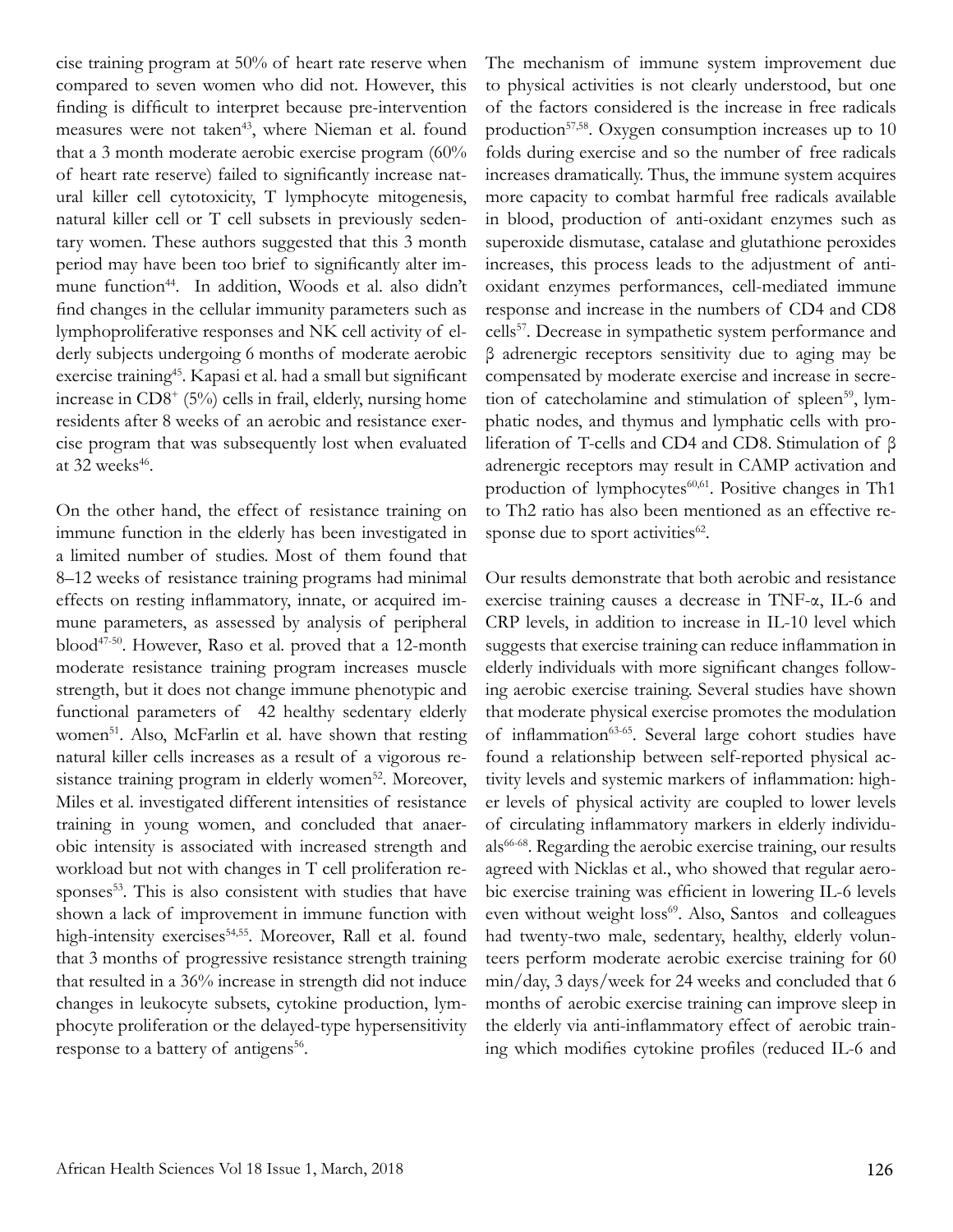TNF- $\alpha$  and increased IL-10)<sup>70</sup>. However, Kohut et al. reported that 10-months of aerobic, but not resistance exercise, significantly reduces serum inflammatory mediators in older adults<sup>71</sup>. In addition, Bote et al. demonstrated that 8-months (2 sessions/week, 60-min/session) of aquatic-based exercise training tempered neutrophil activation (chemotaxis) and decreased systemic levels of IL-8 and noradrenalin compared to controls<sup>72</sup>. On the other hand, our results regarding resistance exercise training agreed with White et al., who found alterations in the biomarkers of inflammation after 8 weeks of resistance training in individuals with multiple sclerosis<sup>73</sup>. Where, Prestes et al.performed resistance training for 16 weeks in elderly sedentary and found reductions in the levels of IL-6 after training<sup>74</sup>. Moreover, our results confirmed that aerobic exercise training is more appropriate to modify the inflammatory markers among elderly and this agreed with Ploeger et al. who reported that moderate aerobic exercise training has been recommended as an anti-inflammatory therapy<sup>75</sup>.

The three possible mechanisms of exercise anti-inflammatory effects include reduction in visceral fat mass<sup>76</sup>; reduction in the circulating numbers of pro-inflammatory monocytes $77$  and an increase in the circulating numbers of regulatory T cells<sup>78</sup>. Moreover, Hong and colleagues show that cardiorespiratory fitness is associated with reduced low grade inflammation which may in part be mediated by enhancing the ability of immune cells to suppress inflammatory responses via adrenergic receptors $\frac{79}{6}$ .

The present study has important strengths and limitations. The major strength is the supervised nature of the study. Supervising physical activity removes the need to question compliance or to rely on food and activity questionnaires. Further, all exercise sessions were supervised and adherence to the activities was essentially 100%. Moreover, the study was randomized; hence, we can extrapolate adherence to the general population. On the other hand, the major limitations is only elderly subjects where enrolled in the study, so the value of this study only related to women in this age group, in addition, a small sample size in both groups may limit the possibility of generalization of the findings in the present study. Finally, within the limit of this study, aerobic exercise is more appropriate in modulating immune system and inflammatory markers among the elderly population. Further researches are needed to explore the impact of weight reduction on quality of life and other biochemical parameters among elderly subjects.

# **Conclusion**

The current study provides evidence that aerobic exercise is more appropriate in modulatong immune system and inflammatory markers and among elderly population.

## **Acknowledgment**

This project was funded by the Deanship of Scientific Research (DSR), King Abdulaziz University, Jeddah, under grant no. (G-15-290-38). The authors, therefore, acknowledge with thanks DSR technical and financial support.

## **Conflict of interest**

Authors declare that there is no conflict of interest.

# **References**

1. Pawelec G, 2006. Immunity and ageing in man. *Exp. Gerontol*. 41, 1239–1242.

2. Koch S, Larbi A, Ozcelik D, Solana R, Gouttefangeas C, Attig S, Wikby A, Strindhall J, Franceschi C, Pawelec G, 2007. Cytomegalovirus infection: a driving force in human T cell immunosenescence. *Ann. N.Y. Acad. Sci*. 1114,23–35 PubMed .

3. Franceschi C, Capri M, Monti D, Giunta S, Olivieri F, Sevini F, Panourgia MP, Invidia L, Celani L, Scurti M, Cevenini E, Castellani GC, Salvioli S, 2007. Inflammaging and anti-inflammaging: a systemic perspective on aging and longevity emerged from studies in humans. *Mech. Ageing Dev*. 128, 92–105.

4. Bruunsgaard H, Skinhoj P, Pedersen AN, Schroll M, Pedersen BK, 2000. Ageing, tumour necrosis factor-alpha (TNF-alpha) and atherosclerosis. *Clin. Exp. Immunol*. 121, 255–260.

5. Toth MJ, Ades PA, Tischler MD, Tracy RP, LeWinter MM., 2006. Immune activation is associated with reduced skeletal muscle mass and physical function in chronic heart failure. *Int. J. Cardiol*. 109, 179–187.

6. Allin KH, Nordestgaard BG, Zacho J, Tybjaerg-Hansen A, Bojesen SE, 2010. Creactive protein and the risk ofcancer: a mendelian randomization study. *J. Natl. Cancer Inst*. 102, 202–206.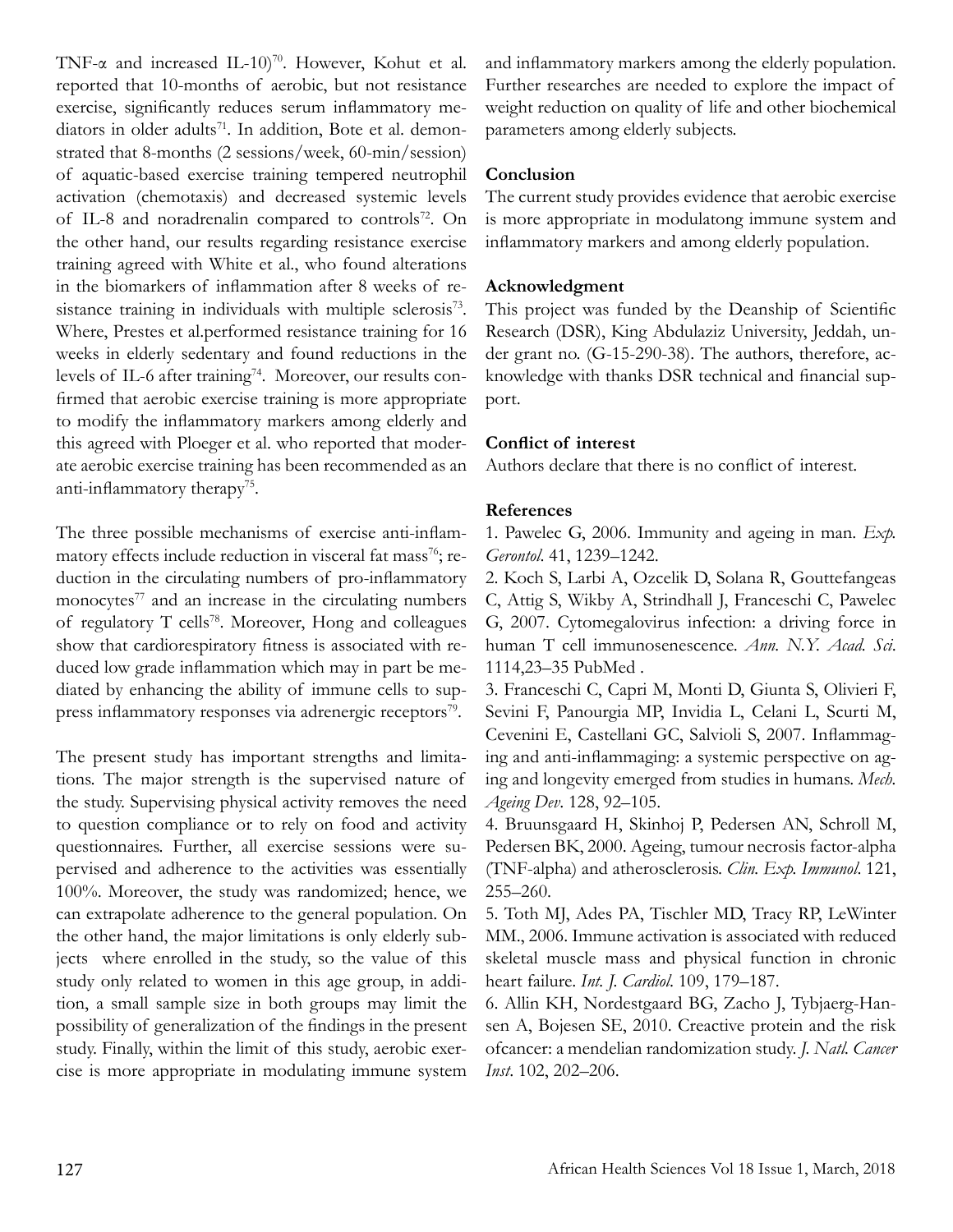7. Wensley F, Gao P, Burgess S, Kaptoge S, Di AE, Shah T, Engert JC, Clarke R, Davey-Smith G, Nordestgaard BG, Saleheen D, Samani NJ, Sandhu M, Anand S, Pepys MB, Smeeth L, Whittaker J, Casas JP, Thompson SG, Hingorani AD, Danesh J, 2011. Association between C reactive protein and coronary heart disease: mendelian randomisation analysis based on individual participant data. *BMJ* 342, d548.

8. Goh J, Ladiges W. Exercise enhances wound healing and prevents cancer progression during aging by targeting macrophage polarity. *Mechanisms of Ageing and Development* 139 (2014) 41–48

9. Woods JA, Ceddia MA, Wolters BW, et al. Effects of 6 months of moderate aerobic exercise training on immune function in the elderly. *Mechanisms of Ageing and Development* 1999;109(1):1–19.

10. Fairey AS, Courneya KS, Field CJ, et al. Randomized controlled trial of exercise and blood immune function in postmenopausal breast cancer survivors. *Journal of Applied Physiology*. 2005;98(4):1534–40.

11. Woods JA, Lowder TW, Keylock KT. Can exercise training improve immune function in the aged? *Ann N Y Acad Sci*. 2002;959:117–27. PubMed

12. Kohut ML, Senchina DS. Reversing age-associated immunosenescence via exercise. *Exerc Immunol Rev*. 2004;10:6–41. PubMed

13. Bruunsgaard H. Physical activity and modulation of systemic low-level inflammation. *J Leukoc Biol*. 2005;78:819–35. PubMed

14. Balducci S, Zanuso S, Nicolucci A, Fernando F, Cavallo S, & Cardelli P, et al., (2010). Anti-inflammatory effect of exercise training in subjects with type 2 diabetes and the metabolic syndrome is dependent on exercise modalities and independent of weight loss. Nutrition Metabolism and Cardiovascular Diseases, 20, 608–617.

15. Nishida Y, Higaki Y, Taguchi N, Hara M, Nakamura K, & Nanri H, et al., (2014). Objectively measured physical activity and inflammatory cytokine levels in middle-aged Japanese people. Preventive Medicine, 64, 81–87.

16. Palmefors H, DuttaRoy S, Rundqvist B, & Borjesson M. (2014). The effect of physical activity or exercise on key biomarkers in atherosclerosis—a systematic review. *Atherosclerosis*, 235, 150–161.

17. Kapasi ZF, JG Ouslander, JF Schnelle, M Kutner, JL Fahey. Effects of an exercise intervention on immunologic parameters in frail elderly nursing home residents. *J. Gerontol. Med. Sci*. 58:636–643, 2003.

18. Woods JA, MA Ceddia, BW Wolters, JK Evan, Q Lu, E Mcauley. Effects of 6 months of moderate aerobic exercise training on immune function in the elderly. Mech. *Ageing Dev*. 109:1–19, 1999.

19. Ploeger HE, Takken T, de Greef MH, Timmons BW. The effects of acute and chronic exercise on inflammatory markers in children and adults with a chronic inflammatory disease: a systematic review. *Exerc Immunol Rev*. 2009;15:6–41. PubMed

20. Prestes J, Shiguemoto G, Botero JP, et al. Effects of resistance training on resistin, leptin, cytokines, and muscle force in elderly post-menopausal women. *J Sports Sci*. 2009;27(14):1607-1615. PubMed

21. White LJ, Castellano V, McCoY SC. Cytokine responses to resistance training in people with multiple sclerosis. *J. Sports Sci*. 2006;24:911-914. PubMed

22. Bruunsgaard H, BK Pedersen. Special feature for the olympics: effects of exercise on the immune system in the elderly population. *Immunol. Cell Biol*. 78:523–531, 2000.

23. Kohut ML, DS Senchina. Reversing age-associated immunosenescence via exercise. *Exerc. Immunol. Rev*. 10:6–41, 2004.

24. Woods JA, TW Lowder, KT Keylock. Can exercise training improve immune function in the aged? *Ann. N. Y. Acad. Sci*. 959:117–127, 2002.

25. Drela N, E Kozdron, P Szczypiorski. Moderate exercise may attenuate some aspects of immunosenescence. *BMC Geriatr*. 4:8–15, 2004.

26. Nieman DC, VD Cook, DA Henson, et al. Moderate exercise training and natural killer cell cytotoxic activity in breast cancer patients. *Int. J. Sports Med*. 16:334–337, 1995. 27. Shinkai S, H Kohno, K Kimura, et al. Physical activity and immune senescence in men. *Med. Sci. Sports Exerc*. 27: 1516–1526, 1995.

28. Mcfarlin BK, MG Flynn, WW Campbell, LK Stewart, KL Timmerman. TLR4 is lower in resistance-trained older women and related to inflammatory cytokines. *Med. Sci. Sports Exerc*. 36:1876–1883, 2004.

29. Kapasi ZF, JG Ouslander, JF Schnelle, M Kutner, JL Fahey. Effects of an exercise intervention on immunologic parameters in frail elderly nursing home residents. *J. Gerontol. Med*. Sci. 58:636–643, 2003.

30. Rall LC, Roubenoff R, Cannon JG, Abad LW, Dinarello CA, Meydani SN, 1996. Effects of progressive resistance training on immune response in aging and chronic inflammation. *Med. Sci. Sport Exerc*. 28, 1356–1365.

31. Robergs RA, Landwehr R. The surprising history of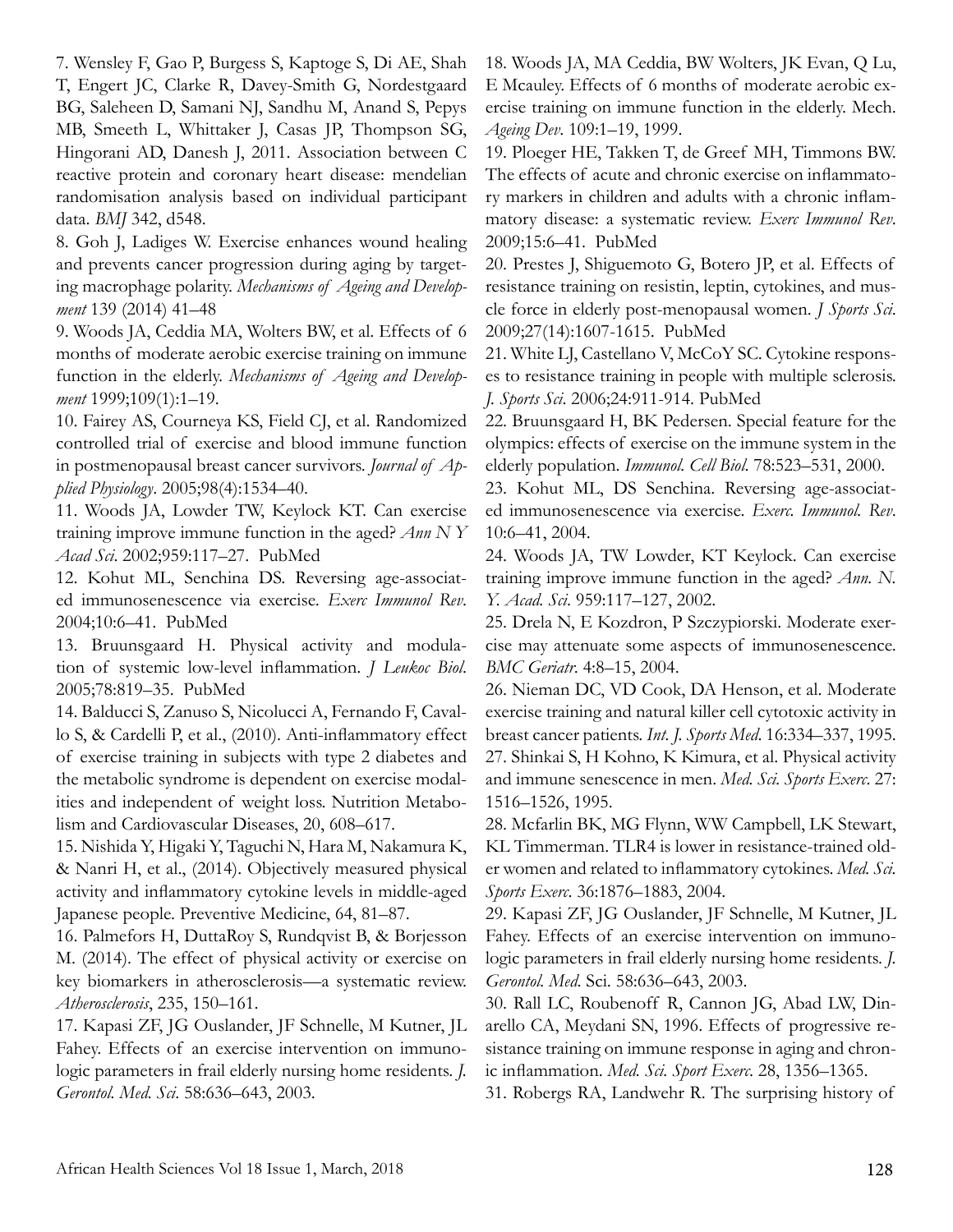the ''HRmax=220-age'' equation. *J Exerc Physiol Online*. 2002; 5(2):1–10.

32. Ramalho AC, de Lourdes Lima M, Nunes F, Cambuí Z, Barbosa C, Andrade A, Viana A, Martins M, Abrantes V, Aragão C, Temístocles M. The effect of resistance versus aerobic training on metabolic control in patients with type-1 diabetes mellitus. *Diabetes Res Clin Pract*. 2006; 72(3):271–6.

33. Hakim FT, RE Gress. Immunosenescence: immune deficits in the elderly and therapeutic strategies to enhance immune competence. *Exp. Rev. Clin. Immunol*. 1:3443–3458, 2005.

34. Bruunsgaard H, BK Pedersen. Special feature for the olympics: effects of exercise on the immune system in the elderly population. *Immunol. Cell Biol*. 78:523–531, 2000.

35. Drela N, E Kozdron, P Szczypiorski. Moderate exercise may attenuate some aspects of immunosenescence. *BMC Geriatr*. 4:8–15, 2004.

36. Rall LC, Roubenoff R, Cannon JG, Abad LW, Dinarello CA, Meydani SN. Effects of progressive resistance training on immune response in aging and chronic inflammation. *Med. Sci. Sports Exerc*. 28:1356–1365, 1996.

37. Kohut ML, DS Senchina. Reversing age-associated immunosenescence via exercise. *Exerc. Immunol. Rev*. 10:6–41,2004.

38. Woods JA, TW Lowder, KT Keylock. Can exercise training improve immune function in the aged? *Ann. N. Y. Acad. Sci*. 959:117–127, 2002.

39. Peeri M, Azarbayjani M, Akbarpour M, Ebrahimi M. The effect of aerobic training on the immune system of aging men. *Annals of Biological Research*, 2011, 2 (5) :299- 304

40. Drela N, E Kozdron, P Szczypiorski. Moderate exercise may attenuate some aspects of immunosenescence. *BMC Geriatr*. 4:8–15, 2004.

41. Nieman DC, VD Cook, DA Henson, et al. Moderate exercise training and natural killer cell cytotoxic activity in breast cancer patients. *Int. J. Sports Med*. 16:334–337, 1995. 42. Shinkai S, H Kohno, K Kimura, et al. Physical activity and immune senescence in men. *Med. Sci. Sports Exerc*. 27: 1516–1526, 1995.

43. Crist DM, Mackinnon LT, Thomson RF, Atterbom HA, Egan PA. Physical exercise increases natural cellular-mediated tumor cytotoxicity in the elderly women. *Gerontology*. 1989;35:66–71. PubMed

44. Nieman DC, DA Henson, G Gusewitch, et al. Phys-

ical activity and immune function in elderly women. *Med. Sci. Sports Exerc*. 25:823–831, 1993.

45. Woods JA, MA Ceddia, BW Wolters, JK Evan, Q Lu, E. Mcauley. Effects of 6 months of moderate aerobic exercise training on immune function in the elderly. *Mech. Ageing Dev*. 109:1–19, 1999.

46. Kapasi ZF, JG Ouslander, JF Schnelle, M Kutner, JL Fahey. Effects of an exercise intervention on immunologic parameters in frail elderly nursing home residents. *J. Gerontol. Med. Sci*. 58:636–643, 2003.

47. Bermon S, P Philip, M Candito, P Ferrari, C. Dolisi. Effects of strength exercise and training on the natural killer cell counts in elderly humans. *J. Sports Med. Phys. Fitness.* 41:196–202, 2001.

48. Flynn MG, M Fahlman, WA Braun, et al. Effects of resistance training on selected indexes of immune function in elderly women. *J. Appl. Physiol*. 86:1905–1913, 1999.

49. Flynn MG, BKMD Mcfarlin, MD Phillips, LK Stewart, KL Timmerman. Toll-like receptor 4 and CD14 mRNA expression are lower in resistive exercise-trained elderly women. *J. Appl. Physiol*. 95:1833–1842, 2003.

50. Rall LC, Roubenoff R, Cannon JG, Abad LW, Dinarello CA, Meydani SN. Effects of progressive resistance training on immune response in aging and chronic inflammation. *Med. Sci. Sports Exerc*. 28:1356–1365, 1996.

51. Raso V, Benard G, DA Silva Duarte AJ, Natale VM.. Effect of Resistance Training on Immunological Parameters of Healthy Elderly Women. *Med Sci Sports Exerc*. 2007 Dec;39(12):2152-9.

52. Mcfarlin BK, MG Flynn, WW Campbell, LK Stewart, and KL Timmerman. TLR4 is lower in resistance-trained older women and related to inflammatory cytokines. *Med. Sci. Sports Exerc*. 36:1876–1883, 2004.

53. Miles MP, WJ Kraemer, BC Nindl, et al. Strength, workload, anaerobic intensity and the immune response to resistance exercise in women. *Acta Physiol. Scand*. 178:155–1563, 2003.

54. Bruunsgaard H, BK Pedersen. Special feature for the olympics: effects of exercise on the immune system in the elderly population. *Immunol. Cell Biol*. 78:523–531, 2000.

55. Woods JA, TW Lowder, KT Keylock. Can exercise training improve immune function in the aged? *Ann. N. Y. Acad. Sci*. 959:117–127, 2002.

56. Rall LC, Roubenoff R, Cannon JG, Abad, L.W., Dinarello, C.A., Meydani, S.N., 1996. Effects of progressive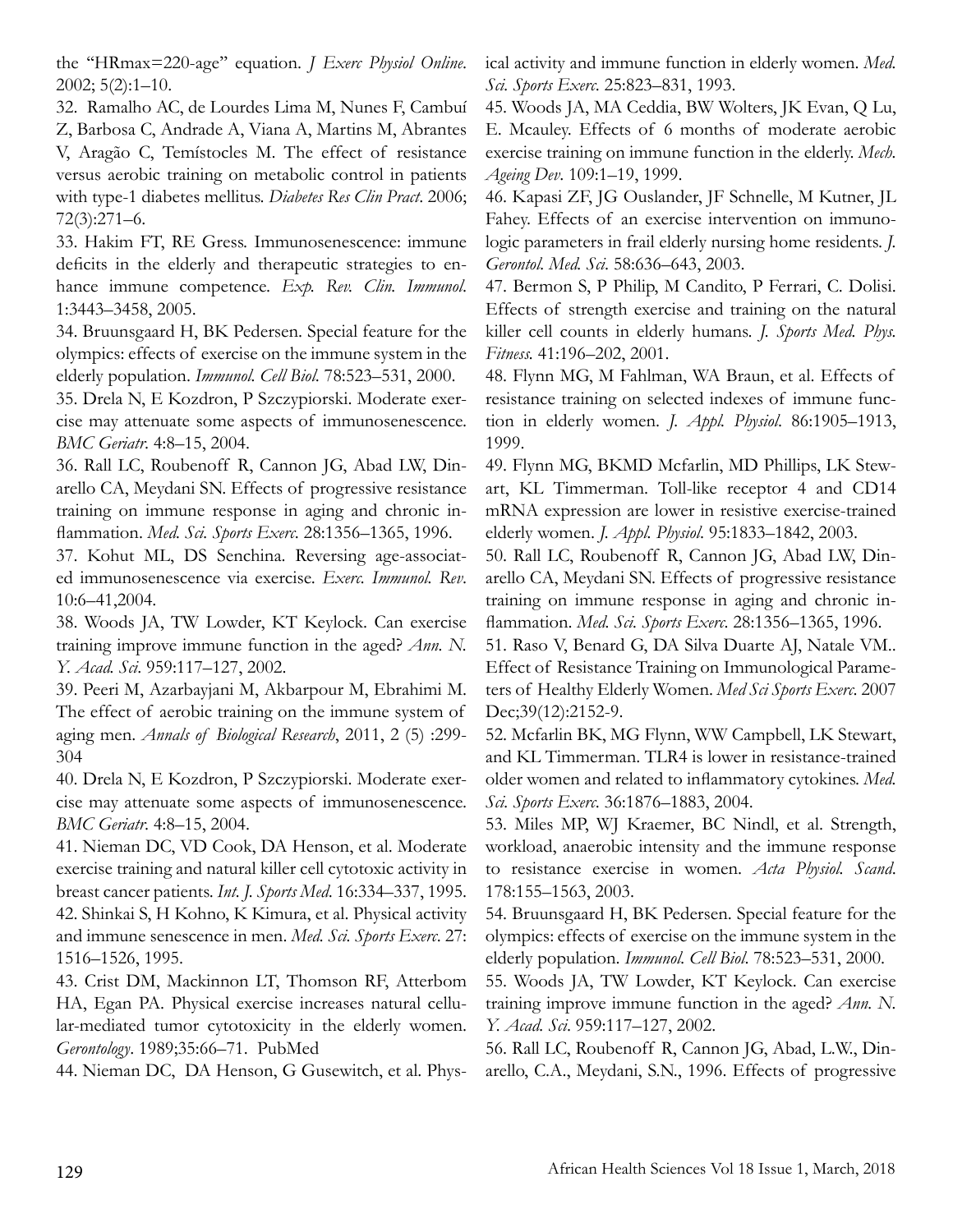resistance training on immune response in aging and chronic inflammation. *Med. Sci. Sport Exerc*. 28, 1356– 1365.

57. Finaud J, Lac G, Filaire E. Oxidative stress : relationship with exercise and training. *Sports Med*. 2006;36(4):327- 58. PubMed

58. Baumann CA, Badamchian M, Goldstein AL. Thymosin alpha 1 antagonizes dexamethasone and CD3-induced apoptosis of CD4<sup>+</sup> CD8<sup>+</sup> thymocytes through the activation of cAMP and protein kinase C dependent second messenger pathways. *Mech Ageing Dev*. 1997 Mar; 94(1-3): 85-101.

59. Bouissou P, Guezennec CY, Galen FX, Defer G, Fiet J, Pesquies PC. Dissociated response of aldosterone from plasma renin activity during prolonged exercise under hypoxia. *Horm Metab Res*. 1988 Aug;20(8):517-21.

60. Stock C, Schaller K, Baum M, Liesen H, Weiss M. Catecholamines, lymphocyte subsets, and cyclic adenosine monophosphate production in mononuclear cells and CD4<sup>+</sup> cells in response to submaximal resistance exercise. *Eur J Appl Physiol Occup Physiol*. 1995;71(2-3):166-72.

61. Saha B, Mondal AC, Majumder J, Basu S, Dasgupta PS. Physiological concentrations of dopamine inhibit the proliferation and cytotoxicity of human CD4<sup>+</sup> and CD8<sup>+</sup> T cells in vitro: a receptor-mediated mechanism. *Neuroimmuno modulation*. 2001;9(1):23-33.

62. Shearer GM. Th1/Th2 changes in aging. *Mech Ageing Dev*. 1997 Mar;94(1-3):1-5.

63. Donges CE, Duffield R, Drinkwater EJ. Effects of resistance or aerobic exercise training on interleukin-6, c-reactive protein, and body composition. *Med Sci Sports Exerc*. 2010;42:304-313.

64. Balducci S, Zanuso S, Nicolucci A, et al. Anti-inflammatory effect of exercise training in subjects with type 2 diabetes and the metabolic syndrome is dependent on exercise modalities and independent of weight loss. *Nutr Metab Cardiovasc Dis*. 2010;20:608-617.

65. Libardi CA, Souza GV, Cavaglieri CR, et al. Effect of resistance, endurance, and concurrent training on TNF-a, IL-6, and CRP. *Med Sci Sports Exerc*. 2012;44:50-56.

66. Geffken DF, Cushman M, Burke GL, Polak JF, Sakkinen PA, Tracy RP, 2001. Association between physical activity and markers of inflammation in a healthy elderly population. *Am. J. Epidemiol*. 153, 242–250.

67. Colbert LH, Visser M, Simonsick EM, Tracy RP, Newman AB, Kritchevsky SB, Pahor M, Taaffe DR, Brach J, Rubin S, Harris TB, 2004. Physical activity, exercise, and inflammatory markers in older adults: findings from the Health, Aging and Body Composition Study. *J. Am. Geriatr. Soc*. 52, 1098–1104.

68. Yu Z, Ye X, Wang J, Qi Q, Franco OH, Rennie KL, Pan A, Li H, Liu Y, Hu FB, Lin X, 2009. Associations of physical activity with inflammatory factors, adipocytokines, and metabolic syndrome in middle-aged and older chinese people. *Circulation*. 119, 2969–2977.

69. Nicklas BJ, Hsu FC, Brinkley TJ, Church T, Goodpaster BH, Kritchevsky SB, Pahor M, 2008. Exercise training and plasma C-reactive protein and interleukin- 6 in elderly people. *J. Am. Geriatr. Soc*. 56, 2045–2052.

70. Santos R, Viana V, Boscolo R, Marques V, Santana M, Lira F, Tufik S, de Mello M. Moderate exercise training modulates cytokine profile and sleep in elderly people. *Cytokine*. 60 (2012) 731–735.

71. Kohut ML, McCann DA, Russell DW, Konopka DN, Cunnick JE, Franke WD, Vanderah E, 2006. Aerobic exercise, but not flexibility/resistance exercise, reduces serum IL-18, CRP, and IL-6 independent of beta-blockers, BMI, and psychosocial factors in older adults. *Brain Behav. Immun*. 20 (3), 201–209.

72. Bote ME, Garcia JJ, Hinchado MD, Ortega E, 2013. An exploratory study of the effect of regular aquatic exercise on the function of neutrophils from women with fibromyalgia: role of IL-8 and noradrenaline. *Brain Behav. Brain Behav Immun*. 2014 Jul;39:107-12

73. White LJ, Castellano V, McCoY SC. Cytokine responses to resistance training in people with multiple sclerosis. *J. Sports Sci*. 2006;24:911-914. PubMed

74. Prestes J, Shiguemoto G, Botero JP, et al. Effects of resistance training on resistin, leptin, cytokines, and muscle force in elderly post-menopausal women. *J Sports Sci*. 2009;27(14):1607-1615. PubMed

75. Ploeger HE, Takken T, de Greef MH, Timmons BW. The effects of acute and chronic exercise on inflammatory markers in children and adults with a chronic inflammatory disease: a systematic review. *Exerc Immunol Rev.*  2009;15:6–41. PubMed

76. Mathur M , Pedersen B. Exercise as a mean to control low-grade inflammation. *Mediators Inflamm*. 2008;2008:109502.

77. Timmerman K, Flynn M, Coen P, Markofski M , Pence B. Exercise training-induced lowering of inflammatory (CD14+CD16+) monocytes: a role in the anti-in